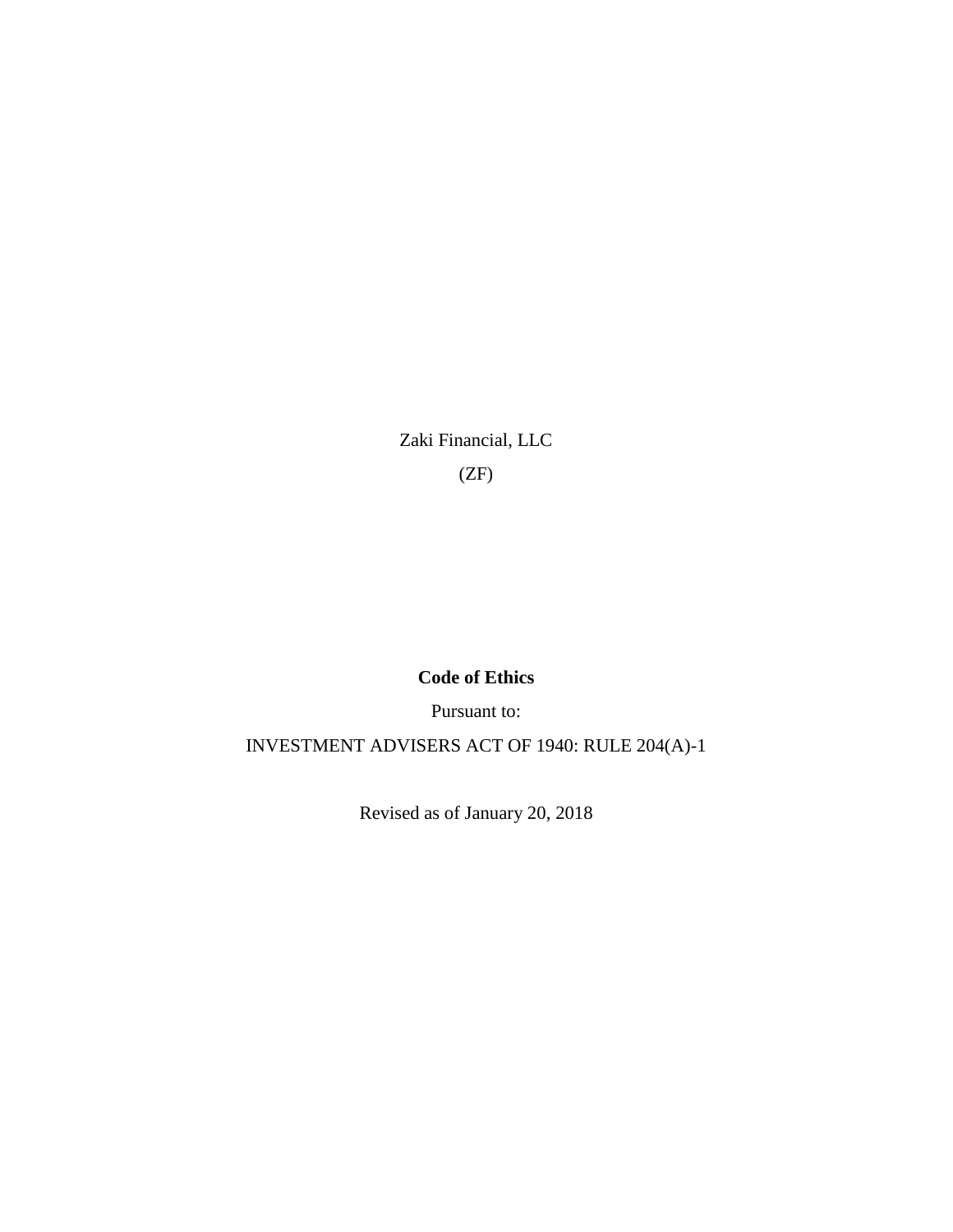| Contents                                           |                |
|----------------------------------------------------|----------------|
| Introduction                                       | 2              |
| <b>General Principles of AMES</b>                  | 3              |
| <b>Guidelines for Professional Standards</b>       | 4              |
| <b>Personal Trading Policies</b>                   | 4              |
| <b>Reporting Requirements</b>                      | 4              |
| <b>Exemptions from Reporting</b>                   | 4              |
| Principal Transactions                             | 5              |
| <b>Private Placements</b>                          | 5              |
| <b>Initial Public Offerings</b>                    | 5              |
| <b>Manipulative Practices</b>                      | 5              |
| <b>Client Priority</b>                             | 5              |
| Case-by-Case Exemptions                            | 6              |
| <b>Review of Personal Securities Transactions</b>  | 6              |
| Pre-Clearance for Personal Securities Transactions | 6              |
| <b>Insider Trading</b>                             | 6              |
| <b>Prohibited Activities</b>                       | 6              |
| Reporting of Material, Non-Public Information      | 7              |
| Penalties for Insider Trading                      | $\overline{7}$ |
| <b>SANCTIONS</b>                                   | 7              |
| <b>CERTIFICATION</b>                               | 7              |
| Glossary                                           | 8              |
| AGREEMENT TO ABIDE BY CODE OF ETHICS               | 10             |
| Exhibit A: Managed Account Letter                  | 11             |
| Exhibit B: Managed Account Certification Form      | 12             |
| <b>Exhibit C: Initial Holdings Report</b>          | 13             |
| <b>Exhibit D: Quarterly Reports</b>                | 14             |
| <b>Exhibit E: Annual Holdings Report</b>           | 15             |

## <span id="page-1-0"></span>**Introduction**

ZF has adopted this Code of Ethics (the "Code") setting forth the standards of conduct expected of our personnel and addressing conflicts that arise from personal trading by our personnel. This Code is intended to promote compliance with our fiduciary standards to our clients.

Things You Need to Know to Use This Code: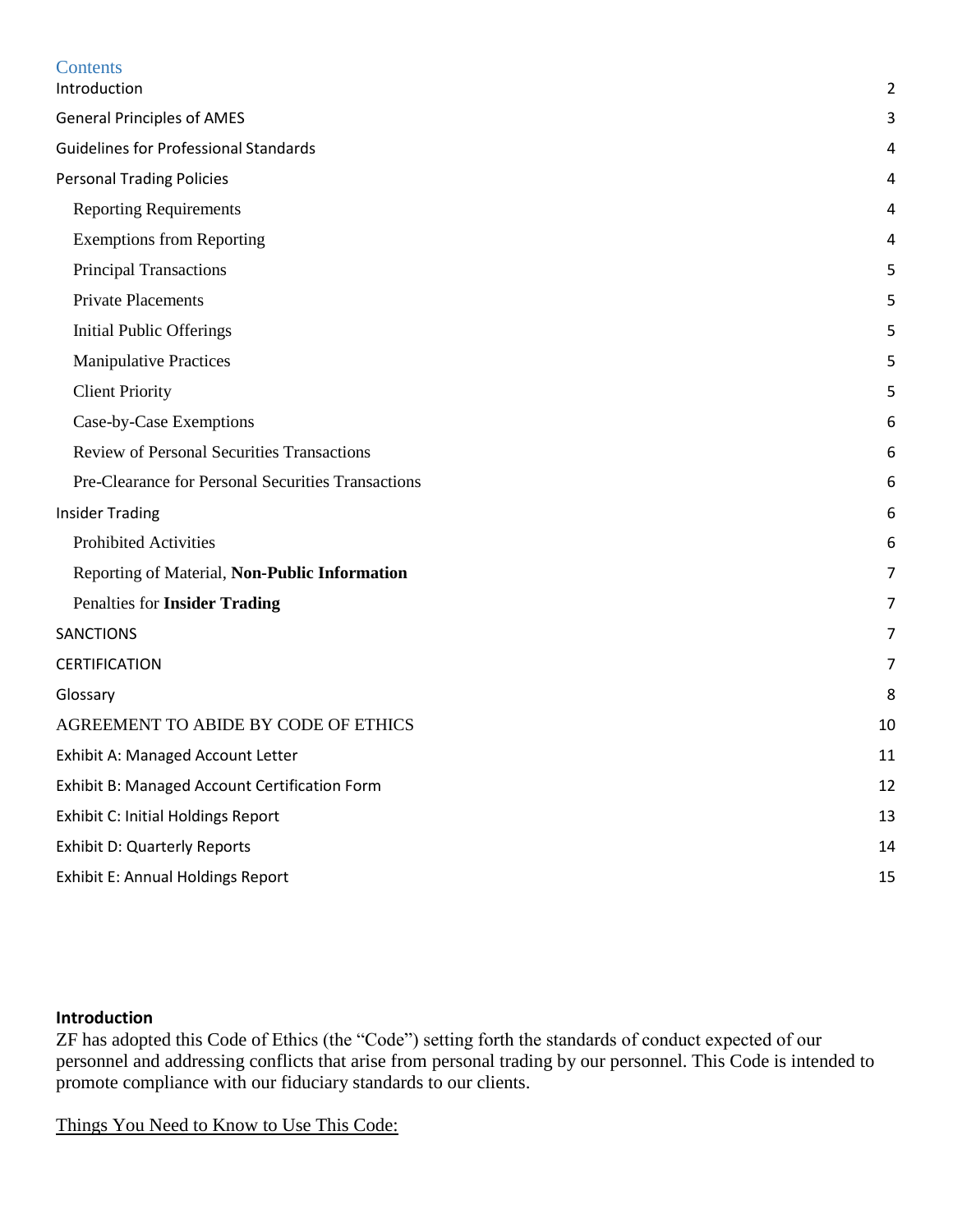- 1. Terms in boldface have special meanings as used in this Code. To understand the Code, you will need to read the definitions of these terms, which are found in the Glossary.
- 2. There are three Reporting Forms that you must complete under this Code. Additional information pertaining to these Reporting Forms are included below. You can also get copies of the Reporting Forms from the CCO. ZF may establish alternate reporting mechanisms, which will be communicated in writing to all employees.
- 3. The CCO has the authority to grant written waivers of the provisions of this Code in appropriate instances. However:
	- a. ZF expects that waivers will be granted only in rare instances, and
	- b. Some provisions of the Code that are mandated by law cannot be waived.
- 4. For purposes of this Code, all **Access Persons**, contract, temporary, or part-time personnel, shareholders, and other beneficial owners of ZF are considered an **Associated Person** of ZF.
- 5. The CCO will review the terms and provisions of this Code at least annually and make amendments as necessary. Any amendments will be distributed to all **Associated Persons** of ZF and shall require each **Associated Person** to provide in writing their receipt, understanding, and acceptance of the change(s).
- 6. If you have any doubt or uncertainty about what this Code requires or permits, you should ask the CCO. Please do not guess at the answer.

## <span id="page-2-0"></span>**General Principles of AMES**

The reputation of ZF is important, and in order to protect this reputation, we must uphold principles of honesty, integrity, and professionalism. Additionally, because ZF is a fiduciary for our **Advisory Client**s, we have the following general principles:

- 1. The duty at all times to place the interests of clients first. All **Associated Persons** must scrupulously avoid serving their own personal interest ahead of the interests of the client. In addition, **Associated Persons** must work diligently to ensure that no client is preferred over any other client;
- 2. Personal transactions in securities by **Associated Persons** must be accomplished so as to avoid even the appearance of a conflict of interest on the part of such personnel with the interest of the clients.
- 3. **Associated Persons** must avoid actions or activities that allow (or appear to allow) a person to profit or benefit from his or her position with ZF at the expense of clients, or that otherwise bring into question the person's independence or judgment.
- 4. All **Associated Persons** are naturally prohibited from engaging in any practice that defrauds or misleads any client, or engaging in any manipulative or deceitful practice with respect to clients or securities.

The general principles discussed in this section govern all conduct, whether the conduct is covered by more specific standards and procedures set for below.

ZF expects all employees to comply with the spirit of the Code, as well as the specific rules contained in the Code. ZF treats violations of this Code (including violations of the spirit of the Code) very seriously. If you violate either the letter or the spirit of this Code, ZF may take disciplinary measures against you, including, without limitation, imposing penalties or fines, reducing your compensation, demoting you, requiring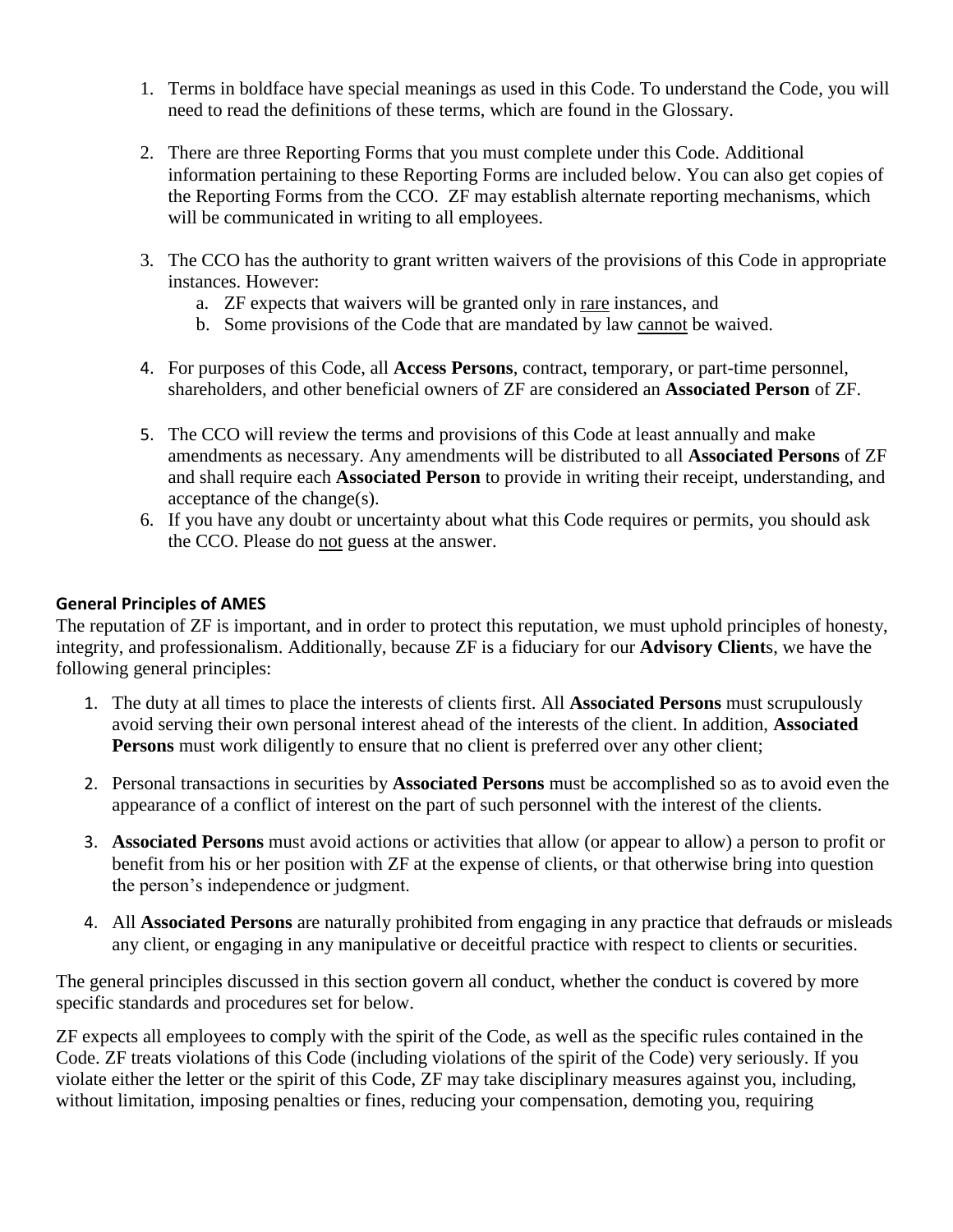unwinding of the trade, requiring disgorgement of trading gains, suspending or terminating your employment, or any combination of the foregoing.

# <span id="page-3-0"></span>**Guidelines for Professional Standards**

All **Associated Persons** must at all times reflect the professional standards expected of those engaged in the investment advisory business and shall act within the spirit and the letter of the federal, state, and local laws and regulations pertaining to the investment advisers and the general conduct of business. These standards require all personnel to be judicious, accurate, objective and reasonable in dealing with both clients and other parties so that their personal integrity is unquestionable.

- 1. It is every **Associated Person**'s obligation to report suspected or actual violations of laws, government rules and regulations, the Code or other suspected wrongdoings affecting ZF to the CCO or other appropriate person of ZF immediately. Such reports will be held in confidence to the extent possible under the circumstances and ZF will not permit any form of intimidation or retaliation against any **Associated Person** who made a good-faith report of actual or suspected violations(s).
- 2. No **Associated Person** may serve on the board of directors of any publicly traded company without prior written permission by the CCO, or other appropriate personnel.
- 3. **Associated Persons** must conduct all personal securities transactions in full compliance with this Code. Doubtful situations always should be resolved in favor of the **Advisory Client**s and in cooperation with the CCO. Technical compliance with the Code's provisions shall not automatically insulate from scrutiny any securities transactions or actions that could indicate a violation of ZF's fiduciary duties.
- 4. **Access Person**s are prohibited from accepting compensation for services from outside sources without the specific prior written permission of the CCO or other appropriate personnel.
- 5. When any **Associated Person** faces a conflict or potential conflict between their personal interest and the interests of clients, they are required to immediately report the conflict to the CCO for instruction regarding how to proceed.

The recommendations and actions of ZF are confidential and private matters. Accordingly, ZF prohibits the transmission, distribution or communication of any information regarding securities transactions in client accounts or other **Non-Public Information**, except to broker/dealers or other bona fide service providers in the ordinary course of business. In addition, no information obtained during the course of employment regarding particular securities (including internal reports and recommendations) may NOT be transmitted, distributed, or communicated to anyone who is not affiliated with ZF, without the prior written approval of the CCO.

## <span id="page-3-1"></span>**Personal Trading Policies**

The following policies and procedures apply to all accounts owned or controlled by an **Access Person**, those accounts owned or controlled by members of the **Access Person**'s **Family/Household**, those account in which an **Access Person** exercises investment discretion (excluding the **Advisory Client** accounts of ZF), and any account in which the **Access Person** has any beneficial interest, such as a trust account, certain investment pools in which you might participate, and certain accounts that others may be managing for you. These accounts are collectively referred to as "**Covered Accounts**." Any account in question should be addressed with the CCO immediately to determine if it is a covered account.

## <span id="page-3-2"></span>Reporting Requirements

## **Access Person**s

## <span id="page-3-3"></span>Exemptions from Reporting

**Non-Reportable Securities** as defined in Rule 204(A)-1 are exempt from reporting requirements.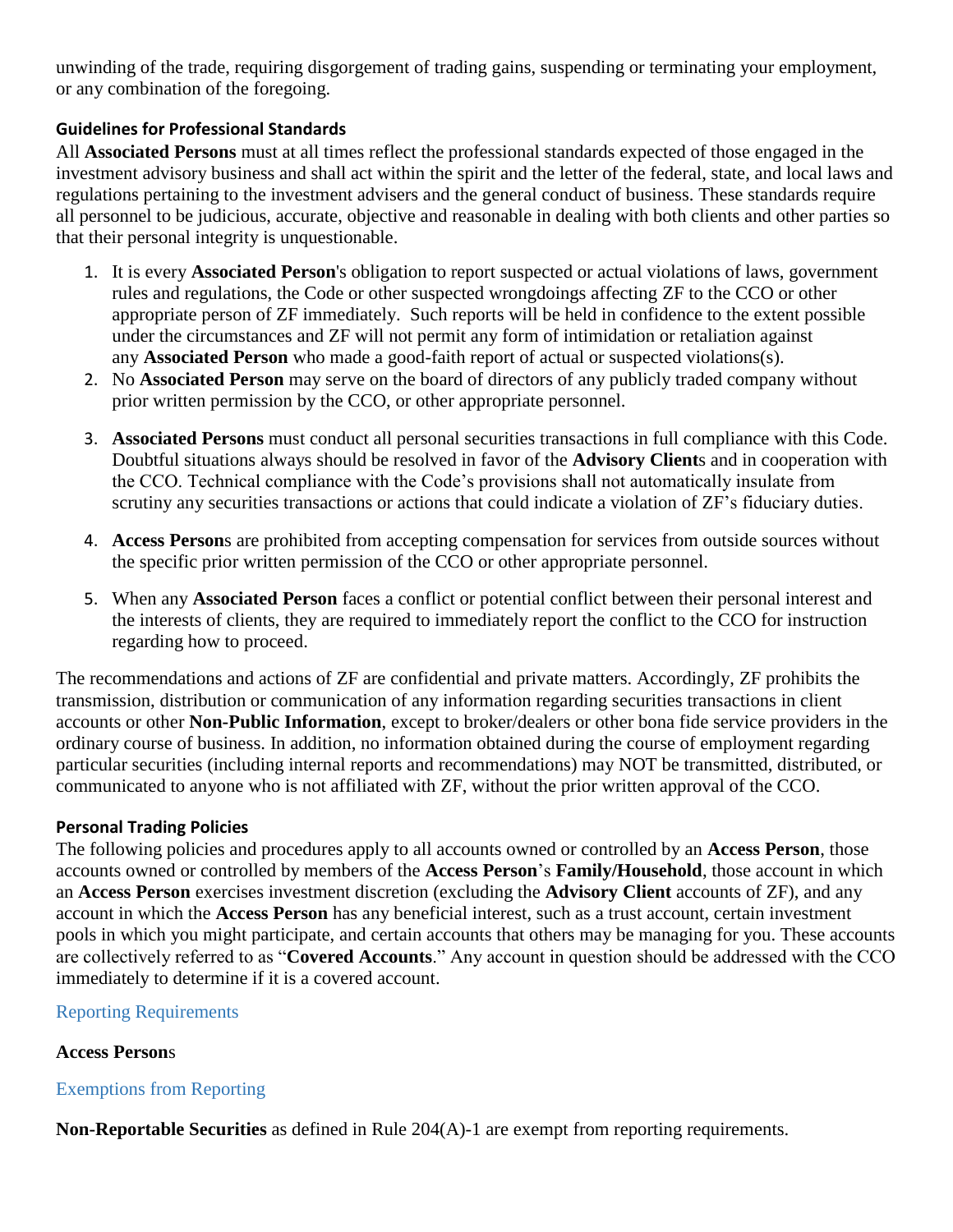**529 College Savings Plans**, which ZF does not manage, distribute, market or underwrite the Plan or the investments and strategies underlying the Plan, are not considered "**Covered Accounts**" and do not need to be reported by the employee.

**Managed Accounts** that the employee does not have direct or indirect influence or control over are exempted from the transaction reporting requirement. To qualify for this exemption, a *Managed Account Letter* (see Exhibit A) must be turned into Compliance along with any necessary advisory agreements and the *Managed Account Certification* form (see Exhibit B)

## <span id="page-4-0"></span>Principal Transactions

Neither ZF nor an employee may engage in principal transactions between a proprietary account and a client account.

## <span id="page-4-1"></span>Private Placements

No Employee may acquire, directly or indirectly, **Beneficial Ownership** of any security in a private placement without the prior approval of the CCO.

## <span id="page-4-2"></span>Initial Public Offerings

No employee may acquire, directly or indirectly, **Beneficial Ownership** of any security in an initial public offering without the prior approval of the CCO.

# <span id="page-4-3"></span>Manipulative Practices

Section 9(a)(2) of the Securities Exchange Act of 1934, as amended (the "Exchange Act") makes it unlawful for any person, acting alone or with others, to effect a series of transactions in any security registered on a national securities exchange creating actual or apparent active trading in such security or raising or depressing the price of the security, for the purpose of inducing the purchase or sale of such security by others. Rule 10b-5 under the Exchange Act has been interpreted to proscribe the same type of trading practices in OTC securities.

The thrust of these prohibitions against manipulative trading practices is that no employee should, alone or with others, for either a client account or a proprietary account:

- I. Engage in trading or apparent trading activity for the purpose of inducing purchases or sales by others; or
- II. Engage in trading or apparent trading activity for the purpose of causing the price of a security to move up or down, and then take advantage of such price movement by buying or selling at such "artificial" price level.

Of course, buy or sell programs may cause stock prices to rise or fall, and price changes resulting from supply and demand factors are not prohibited. Rather, prohibited activity is where there is a purpose to affect the price of a security artificially through trading or apparent trading, not where such change is an incidental result of a change in supply, demand, or in the intrinsic value of a security.

## <span id="page-4-4"></span>Client Priority

Clients, including mutual funds in which ZF serves as Investment Adviser, must always receive the best price, in relation to employees, on same day adviser directed transactions. Employees of ZF must first give priority on all purchases and sales of securities to ZF's clients, prior to the execution of transactions for their proprietary accounts, and personal trading must be conducted so as not to conflict with the interests of a client. While the scope of such actions cannot be exactly defined, they would always include each of the following prohibited situations: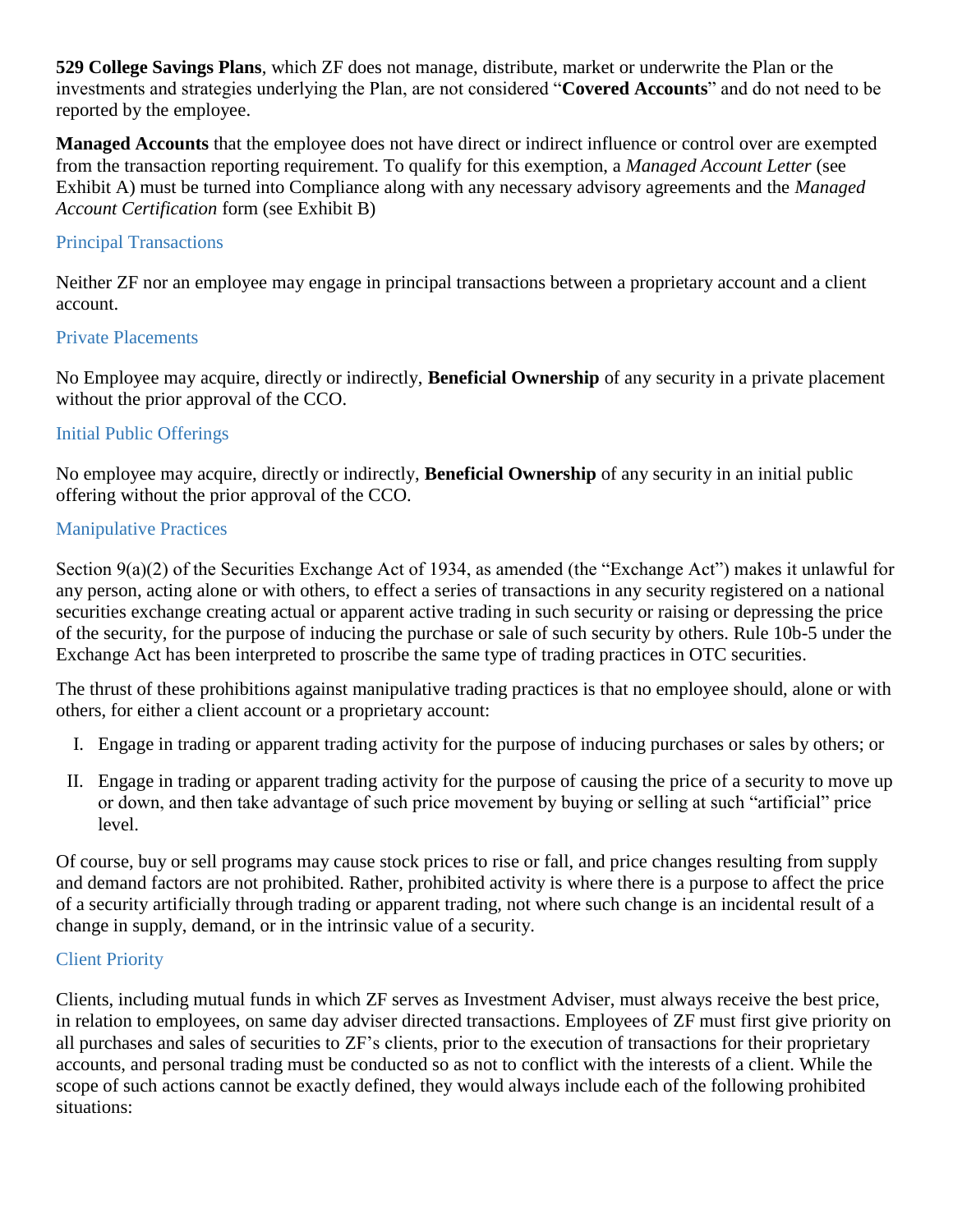- a) Contemporaneously purchasing the same securities as a client without making an equitable allocation of the securities to the client first, on the basis of such considerations as available capital and current positions, and then to the account of the employee;
- b) Knowingly purchasing or selling securities, directly or indirectly, in such a way as to personally injure a client's transactions;
- c) Using knowledge of securities transactions by a client to profit personally, directly or indirectly, by the market effect of such transactions; and
- d) Giving to any person information not generally available to the public about contemplated, proposed or current purchases or sales of securities by or for a client account, except to the extent necessary to effectuate such transactions.

Exempted from these guidelines are situations where an **Access Person** has an account managed by a professional investment advisor where the: **Access Person** has no discretion over the trades made in that account; trades are allocated without the **Access Person**'s knowledge; and the **Access Person** has submitted to the CCO a letter from the investment advisor acknowledging the above, upon request of the CCO.

## <span id="page-5-0"></span>Case-by-Case Exemptions

Because no written policy can provide for every possible contingency, the CCO may consider granting additional exemptions from the Prohibitions on Trading on a case-by-case basis. Any request for such consideration must be submitted by the covered person in writing to the CCO. Exceptions will only be granted in those cases in which the CCO determines that granting the request will create no actual, potential or apparent conflict of interest. All exceptions that are granted will be so granted only in writing.

## <span id="page-5-1"></span>Review of Personal Securities Transactions

Confirmations, statements, and other information regarding personal securities transactions and personal account holdings will be reviewed at least quarterly to monitor compliance with this policy. Such reviews will be conducted by the CCO or a designee that shall report the findings of the review to the CCO with documentation to substantiate the review maintained in ZF's compliance files. ZF reserves the right to require any employee to reverse, cancel or freeze, at the employee's expense, any transaction or position in a specific security if ZF believes the transaction or position violates its policies or appears improper. ZF will keep all such information confidential except as required to enforce this policy, to participate in any investigation concerning violations of applicable law or as it otherwise believes to be necessary under the circumstances.

## <span id="page-5-2"></span>Pre-Clearance for Personal Securities Transactions

Pre-clearance shall not be required for personal securities transactions other than initial public offerings, purchases or sales in a mutual fund in which ZF acts as Advisor or Sub advisor, and/or private placements.

#### <span id="page-5-3"></span>**Insider Trading**

The purpose of the **Insider Trading** Policy is to educate our **Associated Persons** regarding **Insider Trading** and to detect and prevent **Insider Trading** by any person associated with ZF. The term "**Insider Trading**" is not specifically defined in the securities laws, but generally refers to the use of material, **Non-Public Information** to trade in securities or the communication of material, **Non-Public Information** to others.

#### <span id="page-5-4"></span>Prohibited Activities

All **Associated Persons** of ZF, including contract, temporary, or part-time personnel, or any other person associated with ZF are prohibited from the following activities: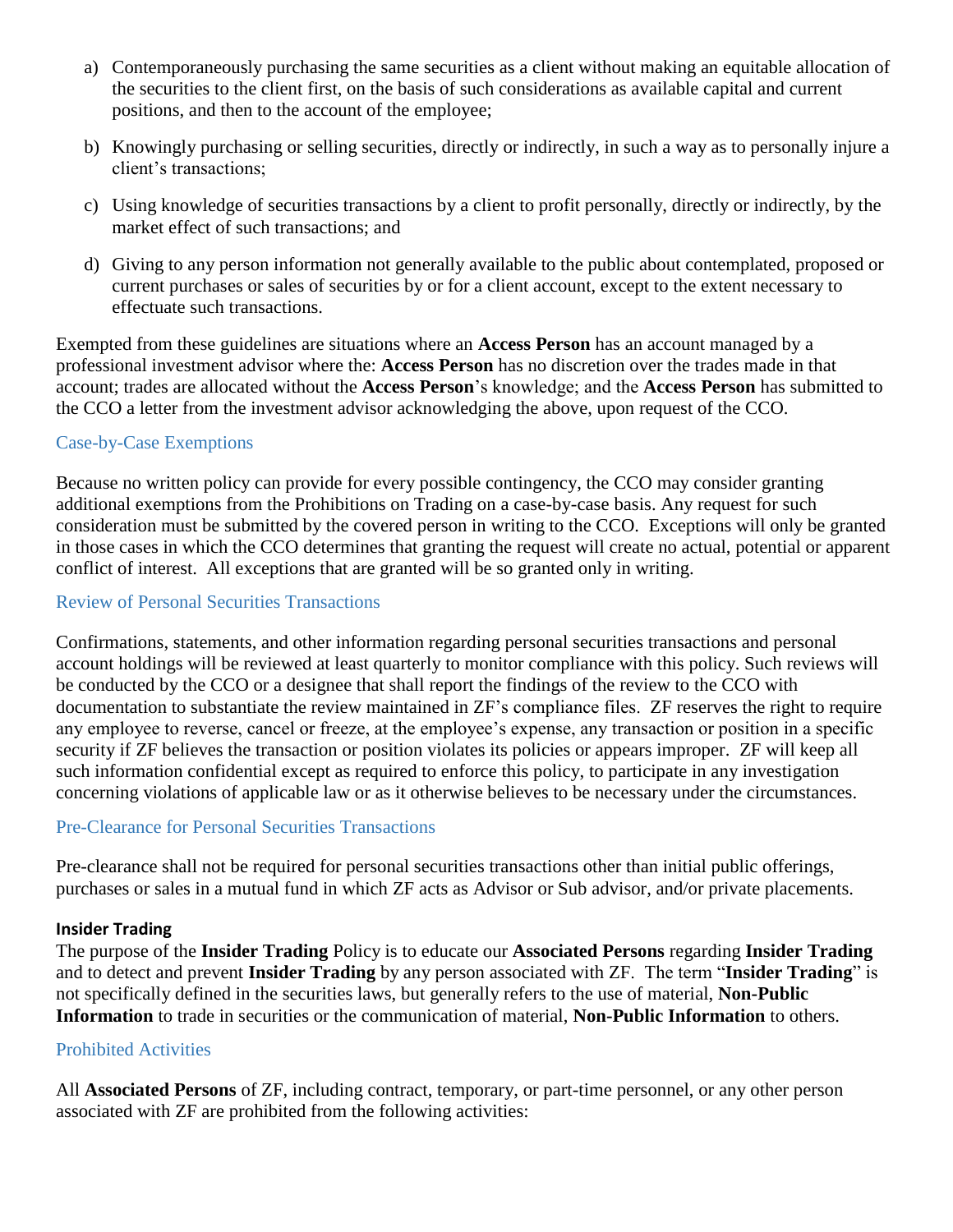- a) trading or recommending trading in securities for any account (personal or client) while in possession of material, **Non-Public Information** about the issuer of the securities; or
- b) communicating material, **Non-Public Information** about the issuer of any securities to any other person.

The activities described above are not only violations of these **Insider Trading** Policies, but also may be violations of applicable law.

<span id="page-6-0"></span>Reporting of Material, **Non-Public Information**

Any **Associated Person** who possesses or believes that she or he may possess **material, Non-Public Information** about any issuer of securities must report the matter immediately to the CCO. The CCO will review the matter and provide further instructions regarding appropriate handling of the information to the reporting individual.

## <span id="page-6-1"></span>Penalties for **Insider Trading**

The legal consequences for trading on or communicating material, **Non-Public Information** are severe, both for individuals involved in such unlawful conduct and their employers. A person can be subject to some or all of the penalties below even if he/she does not personally benefit from the violation. Penalties may include:

- a. civil injunctions
- b. jail sentences
- c. revocation of applicable securities-related registrations and licenses

d. fines for the person who committed the violation of up to three times the profit gained or loss avoided, whether or not the person actually benefited; and

- e. fines for the employee or other controlling person.
- f. In addition, ZF's management will impose serious sanctions on any person who violates the **Insider Trading** Policies. These sanctions may include suspension or dismissal of the persons involved.

## <span id="page-6-2"></span>**SANCTIONS**

All disciplinary responses to violations of the Code shall be administered by the CCO, subject to approval by the President of ZF. Determinations regarding appropriate disciplinary responses will be administered on a case-by-case basis.

#### <span id="page-6-3"></span>**CERTIFICATION**

All **Associated Persons** are required to annually certify his or her understanding and continuing acceptance of, as well as agreement to abide by, the guidelines and policies set forth herein. Additionally, any change or modification to the Code will be distributed to all **Associated Persons** and they will be required to certify their receipt, understanding, and acceptance of the change(s).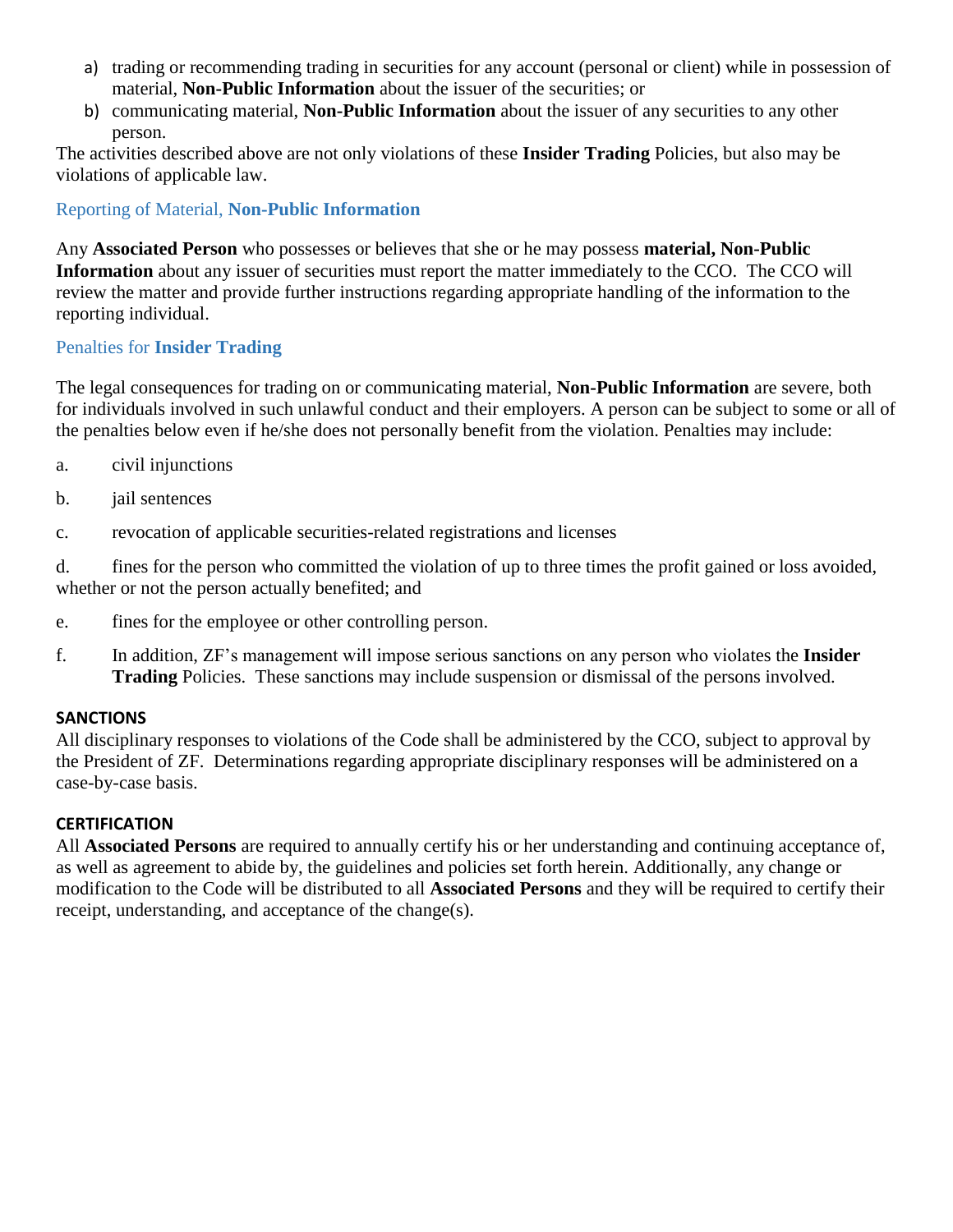## <span id="page-7-0"></span>**Glossary**

**Access Person -** An **Access Person** is (i) any full-time employee, (ii) each member of the **Family/Household** of such person that is directly employed by ZF, and (iii) each person to whom such person contributes support. All of ZF's directors, officers, and shareholders are presumed to be **Access Person**s. Contract, temporary, or part-time personnel may be considered an **Access Person** by the CCO depending on job function.

**Advisory Client -** Any person to whom or entity to which ZF serves as an investment adviser, renders investment advice or makes any investment decisions for a fee is considered to be a client.

**Associated Person -** All **Access Person**s, contract, temporary, or part-time personnel, shareholders and other beneficial owners of ZF are collectively referred to as '**Associated Persons**'.

**Beneficial Ownership -** Any opportunity, directly or indirectly, to profit or share in the profit from any transaction in securities.

**Chief Compliance Officer – Ahmad Saltagi**, or another person that is designated to perform the functions of CCO when he is not available. For purposes of reviewing the CCO's own transactions and reports under this Code, the functions of CCO are performed by Ahmad Saltagi.

**Covered Securities -** Anything that is considered a "security" under the Investment Adviser Act of 1940, except:

- a) Direct obligations of the U.S. Government.
- b) Banker's acceptances, bank certificates of deposit, commercial paper and high-quality short-term debt obligations, including repurchase agreements.
- c) Shares of open-end investment companies that are registered under the Investment Company Act (mutual funds) and not advised or sub-advised by ZF.

Note: This is a broad definition of security. It includes most kinds of investment instruments, including things that you might not ordinarily think of as "securities," such as:

- a) Exchange Traded Funds and Notes
- b) Options on securities, on indices, and on currencies
- c) Limited Partnerships
- d) Foreign Unit Trusts and Foreign Mutual Funds
- e) Private Investment Funds and Hedge Funds

## **Family/Household -** Members of your **Family/Household** include

- a) Your spouse or domestic partner (unless they do not live in the same household as you and you do not contribute in any way to their support).
- b) Your children under the age of 18.
- c) Your children who are 18 or older (unless they do not live in the same household as you and you do not contribute in any way to their support).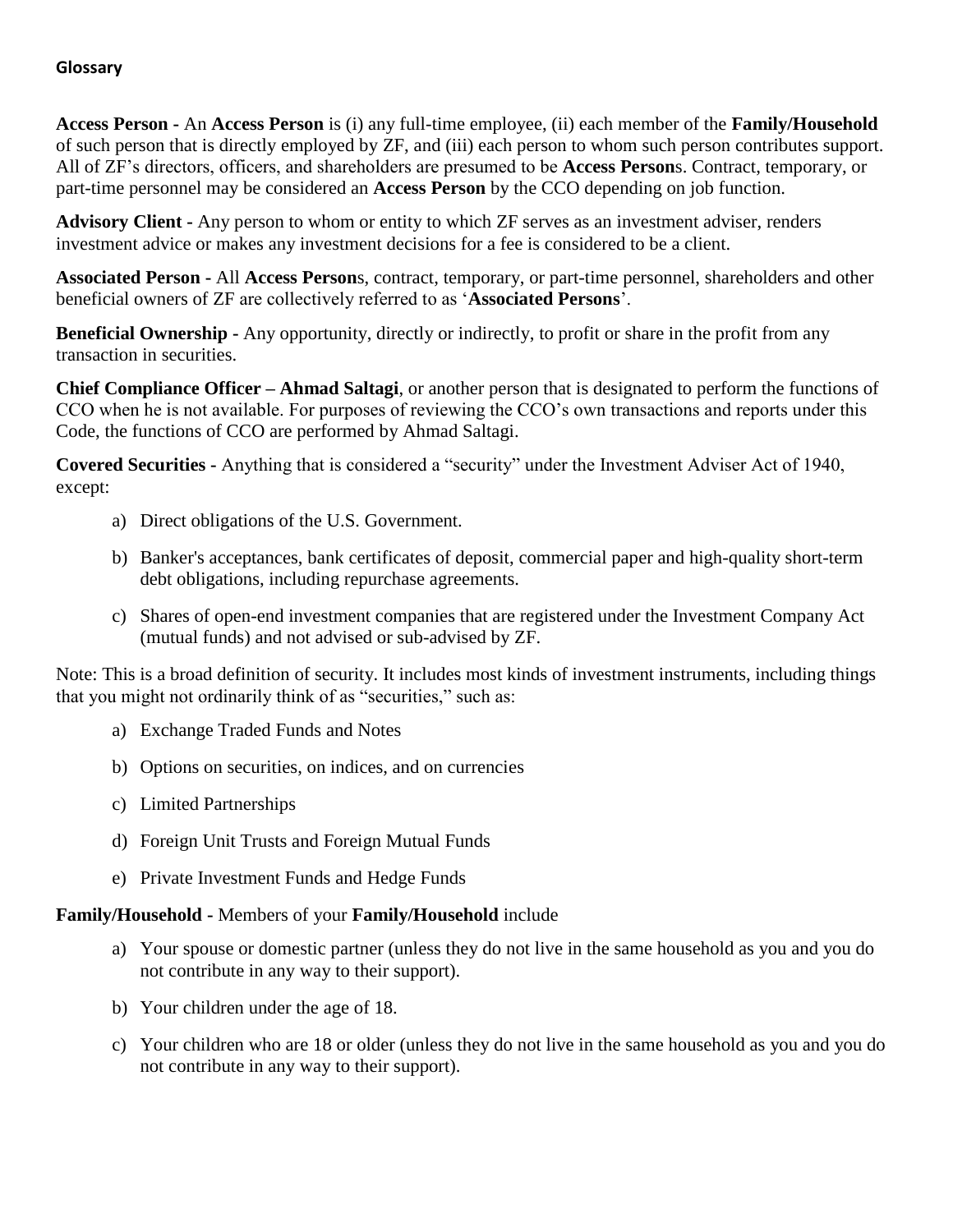d) Any of these people who live in your household: your stepchildren, grandchildren, parents, stepparents, grandparents, brothers, sisters, parents-in-law, sons-in-law, daughters-in-law, brothersin-law and sisters-in-law, including adoptive relationships.

**Insiders -** The concept of "insider" is broad, and includes all employees of a company. In addition, any person may be a temporary insider if she/he enters into a special, confidential relationship with a company in the conduct of a company's affairs and as a result, has access to information solely for ZF's purposes. Any person associated with the Adviser may become a temporary insider for a company it advises or for which it performs other services. Temporary **Insiders** may also include the following: a company's attorneys, accountants, consultants, bank lending officers and the employees of such organizations.

**Insider Trading -** While the law concerning "**Insider Trading**" is not static, it generally prohibits: (1) trading by an insider while in possession of material, **Non-Public Information**; (2) trading by non-**Insiders** while in possession of material, **Non-Public Information**, where the information was either disclosed to the non-insider in violation of an insider's duty to keep it confidential or was misappropriated; and (3) communicating material, **Non-Public Information** to others.

**Material Information -** Any information that a reasonable investor would likely consider important in making his or her investment decision; or any information that is reasonably certain to have a substantial effect on the price of a company's securities.

Examples of **Material Information** include the following: dividend changes, earnings estimates, changes in previously released earnings estimates, significant merger or acquisition proposals or agreements, major litigation, liquidation problems and extraordinary management developments

**Non-Public Information -** Information is "non-public" until it has been effectively communicated to the market and the market has had time to "absorb" the information. For example, information found in a report filed with the Securities and Exchange Commission, or appearing in Dow Jones, Reuters Economic Services, The Wall Street Journal or other publications of general circulation would be considered public.

**Non-Reportable Securities -** Specifically exempt from the definition of **Covered Securities** are: treasury securities; bank certificates of deposit, commercial paper, etc.; money market fund shares; shares of open-end mutual funds that are not advised or sub-advised by ZF; and units of a unit investment trust ("UIT") if the UIT is invested exclusively in unaffiliated mutual funds.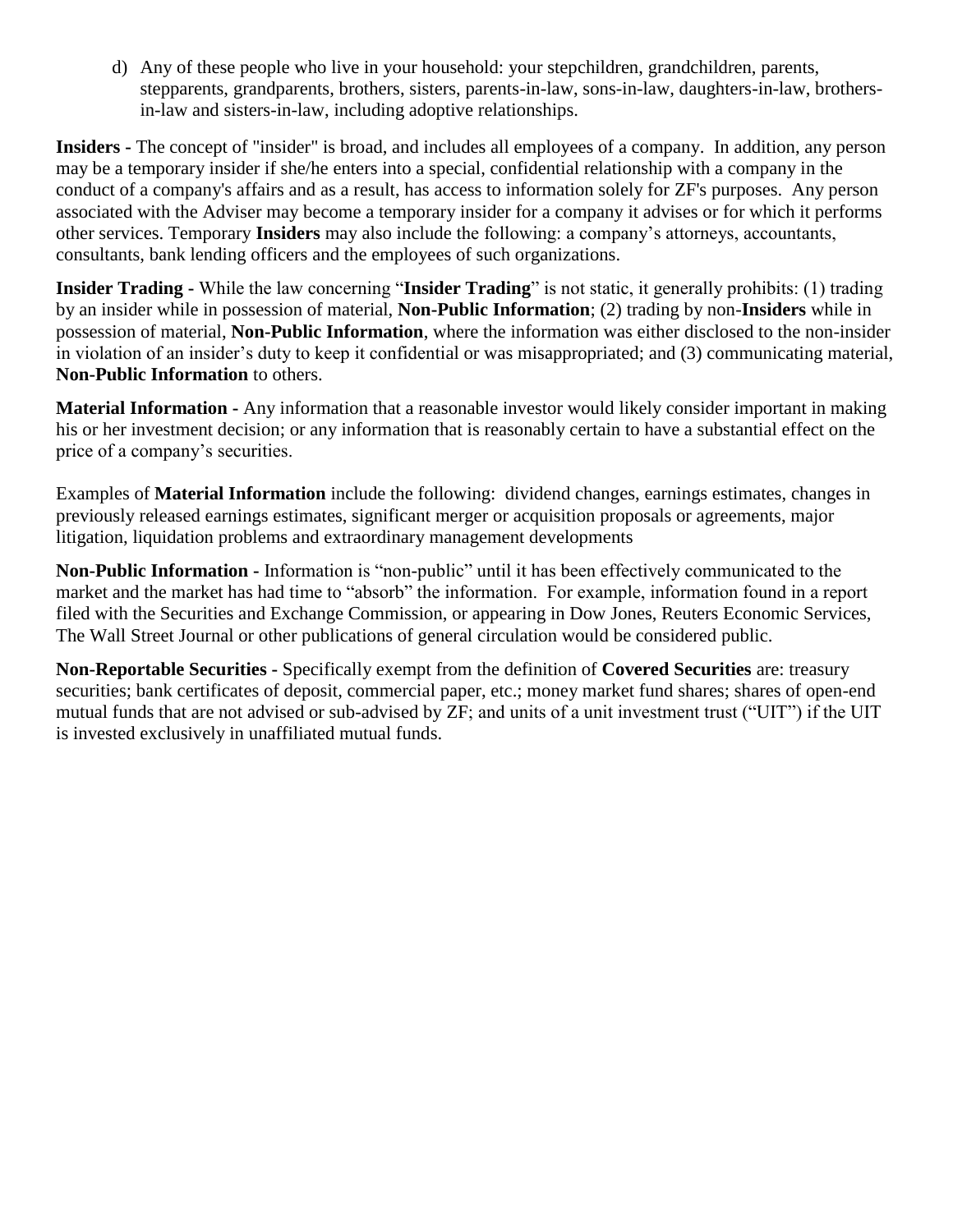# <span id="page-9-0"></span>**AGREEMENT TO ABIDE BY CODE OF ETHICS**

This agreement is entered into by and between Zaki Financial, LLC ("ZF") and the employee whose name and signature is represented below (the "Employee"). By signing this agreement, the Employee acknowledges that:

- 1. He or she has received a copy of the Company's Code of Ethics;
- 2. He or she has read and understands the information contained in the Code of Ethics; and,
- 3. He or she will abide by the Code of Ethics and any subsequent amendments thereto.

I further certify that I have disclosed all legal and disciplinary events for which I am, or have been, personally involved, including information regarding any actions or fines by any Self-Regulatory Organization.

To comply with the personal securities transactions reporting policy and ZF's Code of Ethics, I further certify that I will provide to ZF's designated CCO duplicate copies of all periodic statements relating to my account(s).

Signed:  $\Box$ 

Name: \_\_\_\_\_\_\_\_\_\_\_\_\_\_\_\_\_\_\_\_\_\_\_\_\_\_\_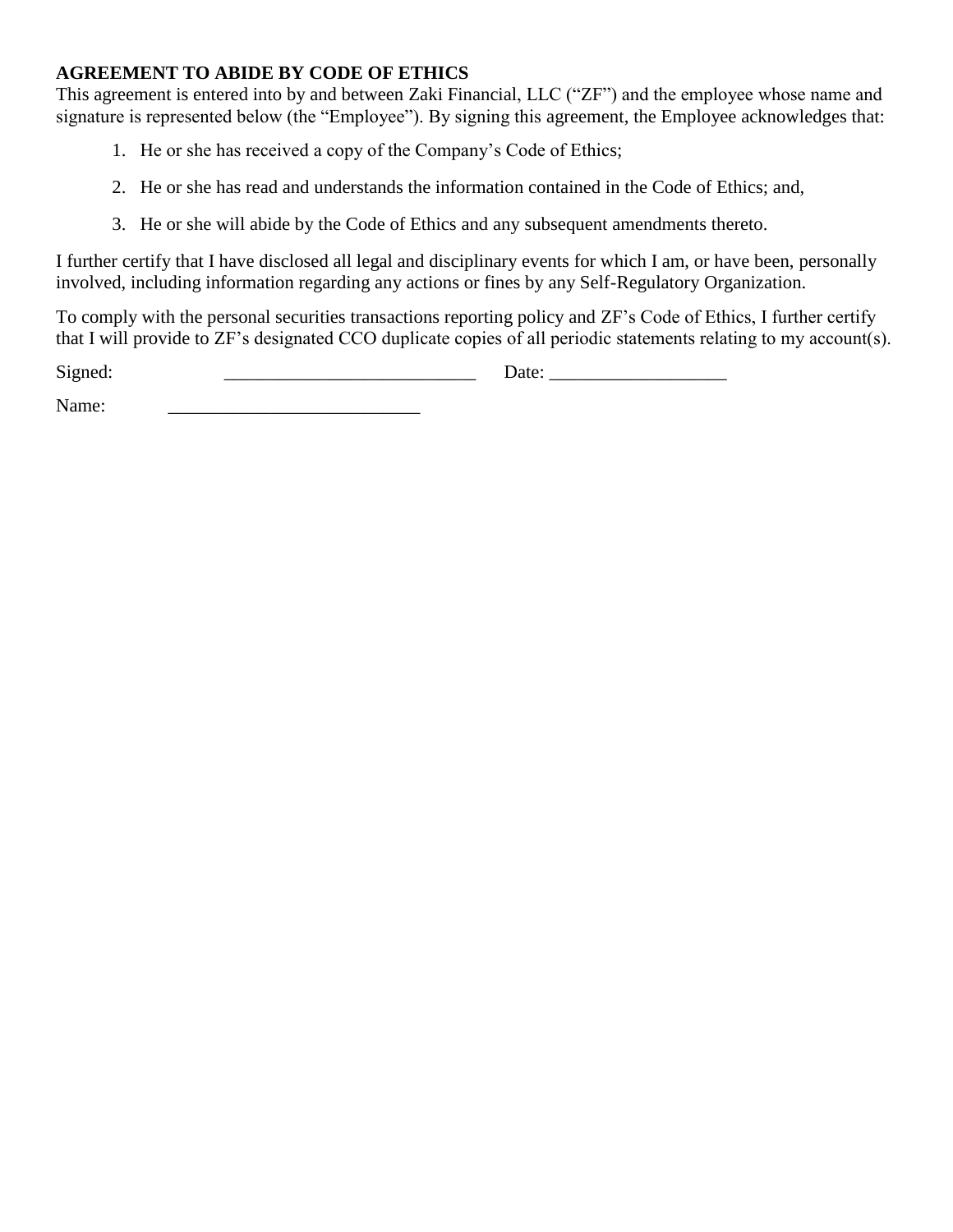<span id="page-10-0"></span>[DATE]

[LEGAL FIRM NAME] Attn: [CCO NAME] [ADDRESS LINE 1]

#### Re: [Employee Name] Personal Account

Dear [CCO NAME]:

At the request of [Employee Name], an employee of [LEGAL FIRM NAME] (the "Employer"), I write to inform you of the investment advisory relationship between the Employee and this firm. This firm has had been the existing advisor for the account(s) [account number] in the name of [account owner(s)] (the "Account(s)") in which the Employee has a beneficial interest. The terms of the investment advisory agreement between the Employee and us grant us full discretionary authority as agent and attorney-in-fact to execute trades in the Account, subject only to limitations imposed by notice in writing.

The Employee has outlined only general investment strategies and is satisfied with the objectives of this firm and its general trading strategies. The Employee will exert no control over investment decisions in the Account. It is our intention to actively trade in the Employee's Account without consulting the Employee. We agree that discussions between the Employee and us regarding investments will be limited to general investment objectives and investment strategies only and will involve no consultation respecting transactions in specific securities either prior to or following specific trades.

We acknowledge and confirm that the Employee will not share any information of any kind gained by virtue of his/her position at Zaki Financial or elsewhere with this firm under any circumstances. We also acknowledge that in the course of executing our trading strategies, we may by coincidence enter into trades in the Account consistent with our trading strategies, in which the Employee may have access to material, Non-Public Information, but we also acknowledge and confirm that, consistent with this letter and applicable securities laws, we will neither seek from the Employee information relating to any company or transaction nor will we obtain from the Employee approval or direction for any trade either prior to or following execution.

If the arrangement between this firm and the Employee should change in any way resulting in the arrangement being inconsistent with this letter, we will immediately notify you in writing of such a change.

> Sincerely, [Name of Chief Compliance Officer] Chief Compliance Officer [RIA Firm]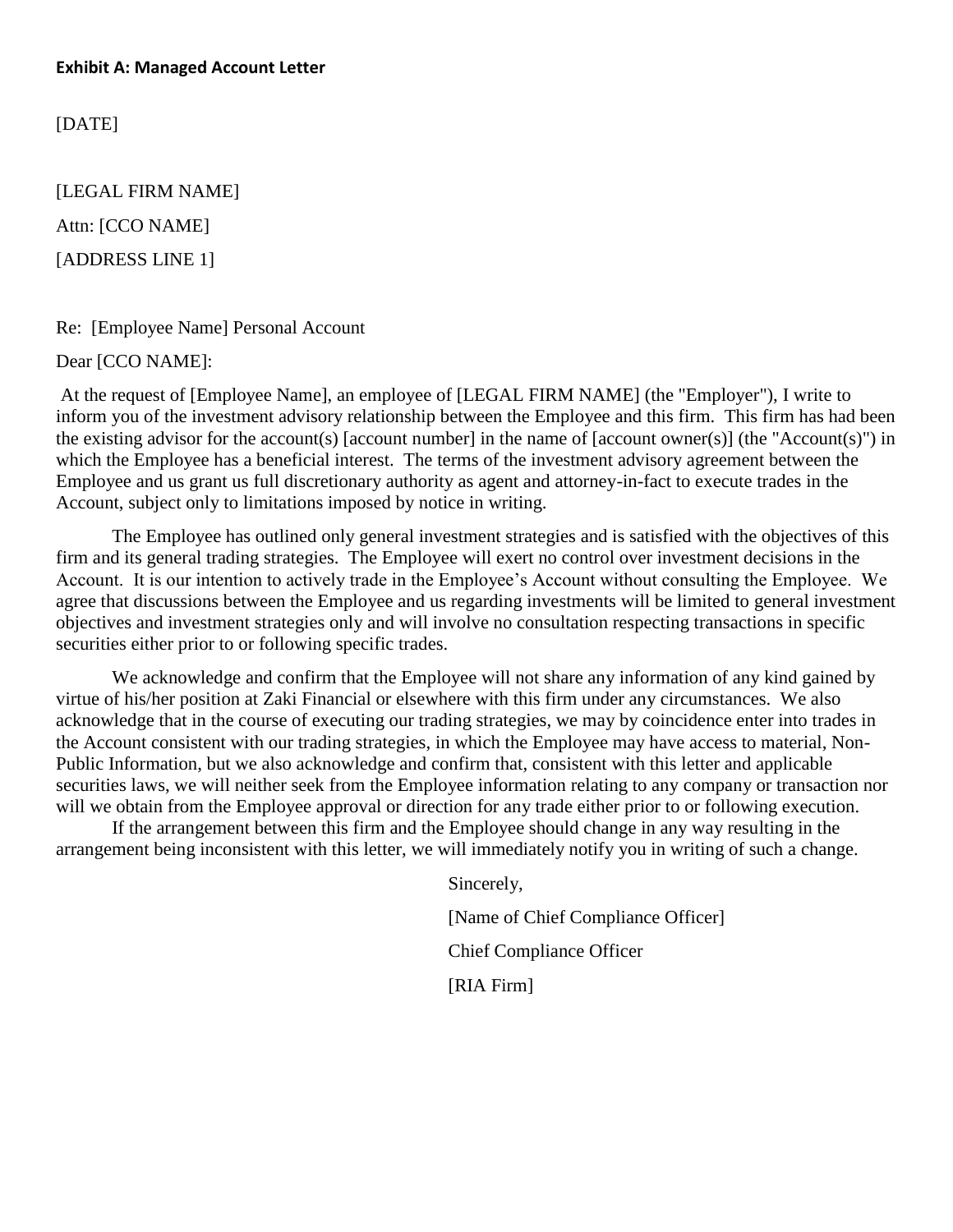<span id="page-11-0"></span>

|                                                                                                                                                                                                                                                                                                                                                                                                                                                                                                                                                                                                                               | <b>Managed Accounts Certification</b><br><b>Exception to reporting requirements pursuant to Rule</b> |  |  |  |  |  |  |  |
|-------------------------------------------------------------------------------------------------------------------------------------------------------------------------------------------------------------------------------------------------------------------------------------------------------------------------------------------------------------------------------------------------------------------------------------------------------------------------------------------------------------------------------------------------------------------------------------------------------------------------------|------------------------------------------------------------------------------------------------------|--|--|--|--|--|--|--|
| $204A-1(b)(3)(i)$                                                                                                                                                                                                                                                                                                                                                                                                                                                                                                                                                                                                             |                                                                                                      |  |  |  |  |  |  |  |
| <b>SECTION I - CERTIFICATION</b>                                                                                                                                                                                                                                                                                                                                                                                                                                                                                                                                                                                              |                                                                                                      |  |  |  |  |  |  |  |
| Under the Securities and Exchange Commission's Code of Ethics Rule, Access Persons are required to<br>report their personal holdings and securities transactions on a periodic basis ("Reporting Requirements").<br>These Reporting Requirements do not apply to transactions effected in any account over which an Access<br><b>Person</b> has no direct or indirect influence or control.                                                                                                                                                                                                                                   |                                                                                                      |  |  |  |  |  |  |  |
| With respect to the account(s) listed under Section II of this form, I certify that:                                                                                                                                                                                                                                                                                                                                                                                                                                                                                                                                          |                                                                                                      |  |  |  |  |  |  |  |
| I do not have direct or indirect influence or control over the account(s).                                                                                                                                                                                                                                                                                                                                                                                                                                                                                                                                                    |                                                                                                      |  |  |  |  |  |  |  |
| I have submitted the <i>Managed Account Letter</i> and any necessary advisory agreements evidencing that<br>direct or indirect influence or control is delegated to a third party.<br>If I have a direct or indirect influence or control over the account(s) at a future date, I will comply<br>with the Reporting Requirements.<br>I understand that I am still required to obtain pre-approval from the CCO prior to acquiring<br>Beneficial Ownership in an initial public offering, private placement, or mutual fund in which<br>Zaki Financial serves as the adviser, in the account(s).<br><b>Access Person Name:</b> |                                                                                                      |  |  |  |  |  |  |  |
| <b>Access Person Signature</b>                                                                                                                                                                                                                                                                                                                                                                                                                                                                                                                                                                                                | Date:                                                                                                |  |  |  |  |  |  |  |
| <b>SECTION II - ACCOUNTS</b>                                                                                                                                                                                                                                                                                                                                                                                                                                                                                                                                                                                                  |                                                                                                      |  |  |  |  |  |  |  |
| <b>Custodian</b><br><b>Account Number</b><br><b>Account Name</b>                                                                                                                                                                                                                                                                                                                                                                                                                                                                                                                                                              | Name of 3rd Party<br><b>Inception Date</b>                                                           |  |  |  |  |  |  |  |
|                                                                                                                                                                                                                                                                                                                                                                                                                                                                                                                                                                                                                               |                                                                                                      |  |  |  |  |  |  |  |
| <b>SECTION III - TO BE COMPLETED BY CCO</b>                                                                                                                                                                                                                                                                                                                                                                                                                                                                                                                                                                                   |                                                                                                      |  |  |  |  |  |  |  |
| Request for an exception to the Reporting<br>Requirements:<br><b>APPROVED</b><br><b>NOT APPROVED</b><br>$\Box$<br><b>CCO Name:</b><br><b>CCO</b> Signature:<br>Date:                                                                                                                                                                                                                                                                                                                                                                                                                                                          |                                                                                                      |  |  |  |  |  |  |  |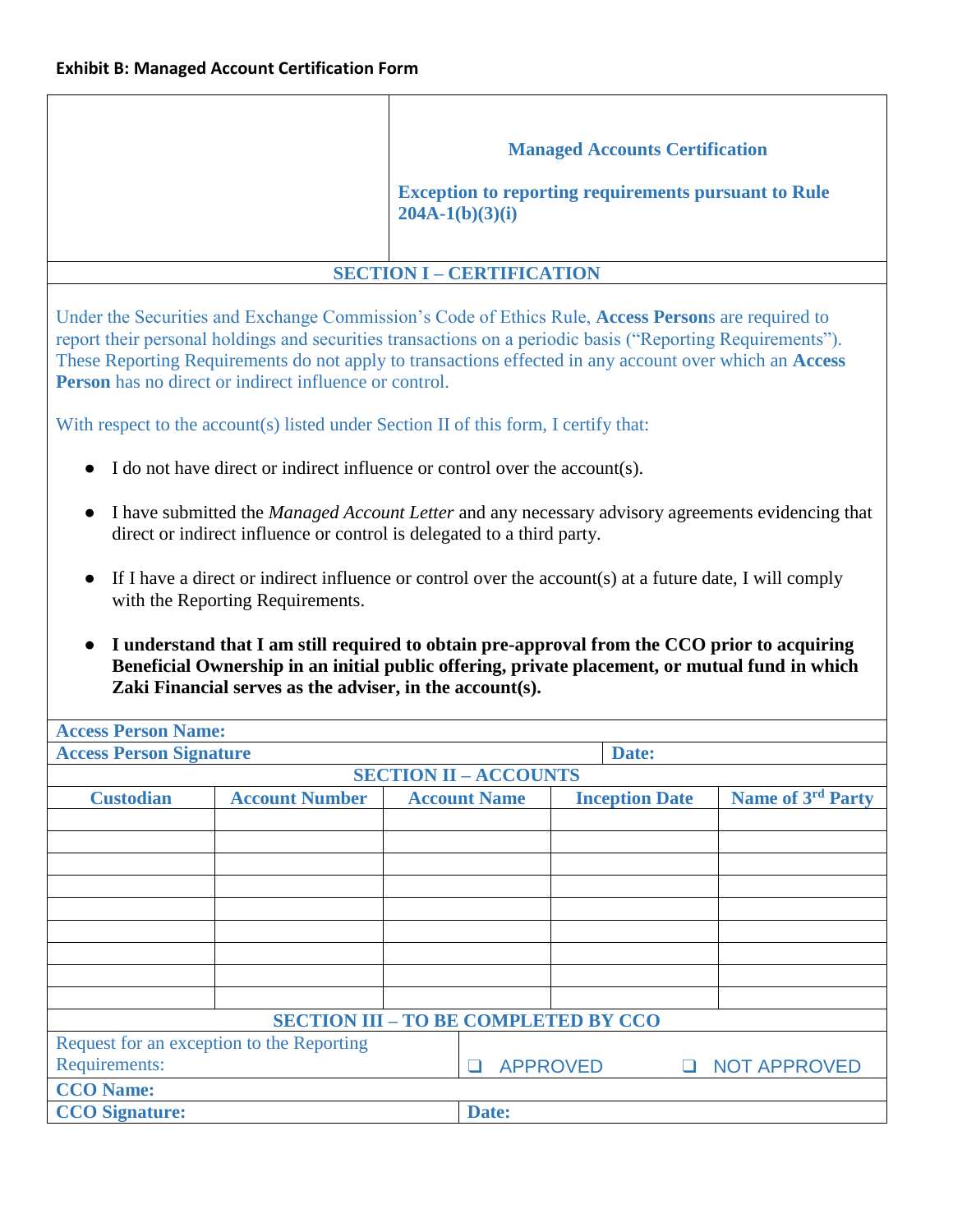## **INITIAL REPORTING FORM**

# <span id="page-12-0"></span>**Employee** (PRINT NAME) **Information Submitted Current as of (PRINT DATE)**

In accordance with the Firm's Code of Ethics, please provide a list of all securities in which you have a financial interest. This includes securities held by broker/dealers and other custodians, at your home, in safe deposit boxes, and by an issuer.

| <b>Number of Shares</b> | <b>Security Name</b> | Type (e.g.<br>equity; Fixed<br>Income, etc.) | <b>Ticker or</b><br><b>CUSIP</b> (if<br>applicable) | Principal<br><b>Amount</b> |
|-------------------------|----------------------|----------------------------------------------|-----------------------------------------------------|----------------------------|
|                         |                      |                                              |                                                     |                            |
|                         |                      |                                              |                                                     |                            |
|                         |                      |                                              |                                                     |                            |
|                         |                      |                                              |                                                     |                            |
|                         |                      |                                              |                                                     |                            |
|                         |                      |                                              |                                                     |                            |
|                         |                      |                                              |                                                     |                            |
|                         |                      |                                              |                                                     |                            |
|                         |                      |                                              |                                                     |                            |
|                         |                      |                                              |                                                     |                            |
|                         |                      |                                              |                                                     |                            |
|                         |                      |                                              |                                                     |                            |
|                         |                      |                                              |                                                     |                            |

I certify that this form fully discloses all of the securities in which I have a pecuniary interest. Nothing in this report should be construed as an admission that the person making the report has any direct or indirect beneficial ownership in the security to which the report relates.

Signature Date

**Chief Compliance Officer Date**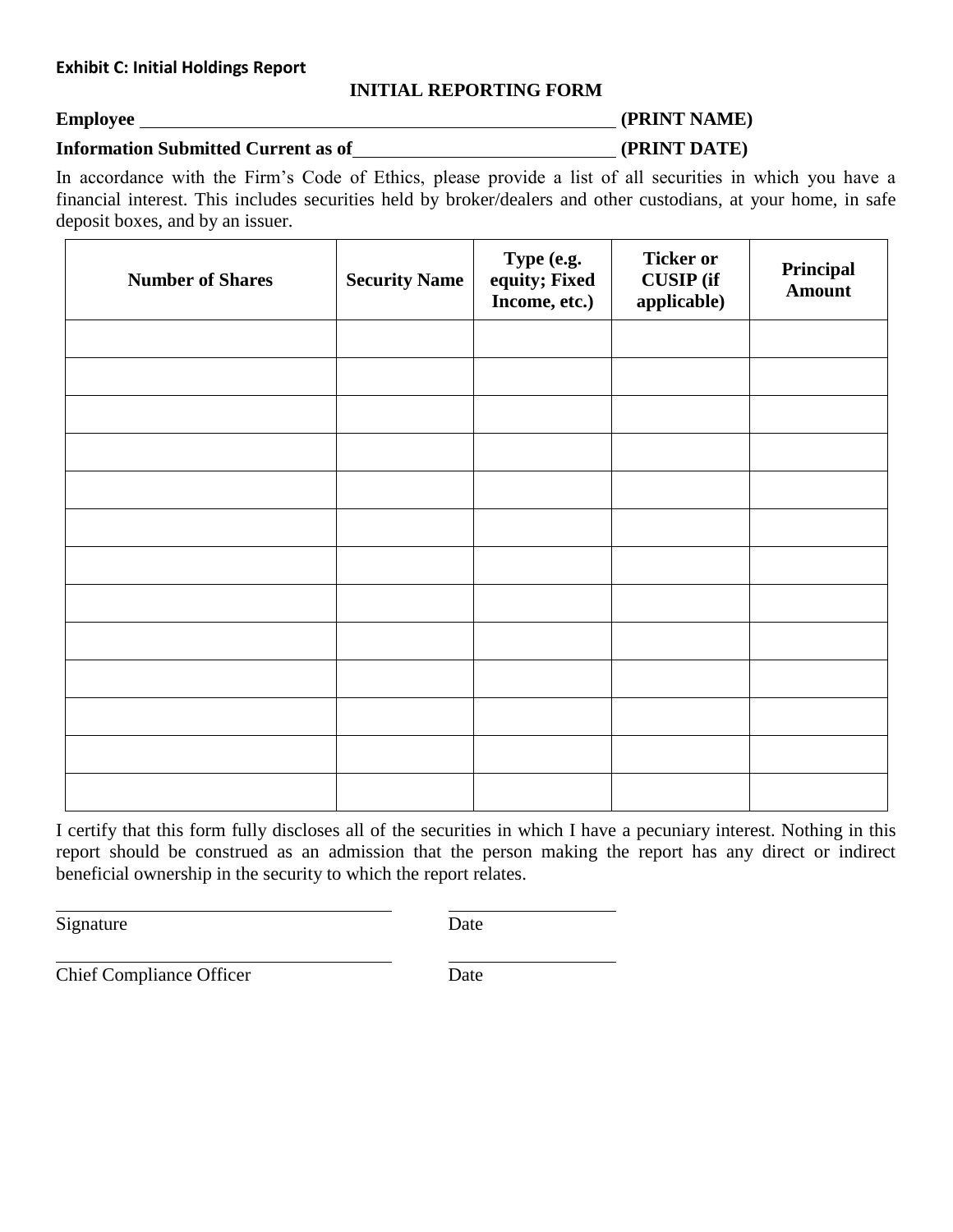#### <span id="page-13-0"></span>**Exhibit D: Quarterly Reports**

#### **QUARTERLY CERTIFICATION REPORT**

TO: [CCO NAME]

FROM:

(Print name of Access Person)

RE: Quarterly Certification Report:

#### **Certifications**

Reportable personal securities transactions are transactions in anything that is considered a security under the Investment Advisers Act of 1940, except: 1) direct obligations of the U.S. Government, e.g. U.S. Treasury bills, notes, and bonds, 2) high-quality short-term instruments, e.g., bank C.D., acceptances, or commercial paper, 3) mutual funds and unit investment trusts where we do not act as investment adviser or sub adviser do not qualify for this exemption).

By signing below, I certify that [please answer Yes/No to each item]:

During the preceding quarter, did you have reportable personal securities transactions?

Do you have one or more personal securities brokerage accounts?

Do you have any personal securities brokerage accounts that you have **NOT** disclosed to the CCO?

Will you notify the CCO in the event that you open any personal securities brokerage accounts?

Have you made any political contributions in the preceding quarter that you have NOT disclosed to the CCO?

Will you notify the CCO of a political contribution before you make the contribution?

Do you currently engage in any business activities outside of [LEGAL FIRM NAME]? If yes, please describe further including the name of the business, title and role, and amount of time devoted to this.

All of my responses and certifications in this memorandum are true and accurate to the best of my knowledge.

Please include the brokerage statement(s) for your personal account(s) with this certification form.

Signature Date

Chief Compliance Officer Date